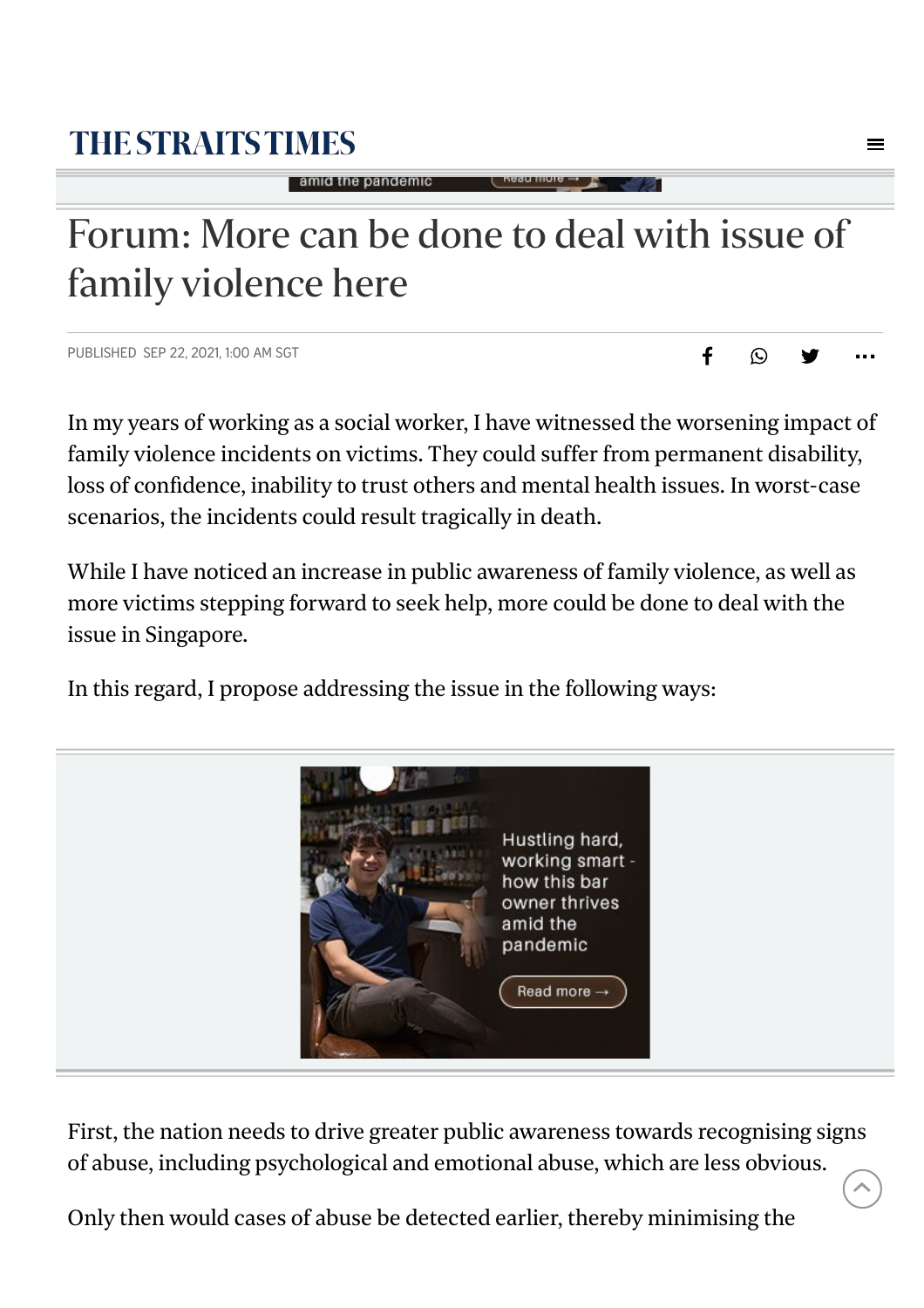detrimental impact of such abuse on the victim.

Second, it is important that victims of abuse receive adequate support from the community.

People can start by taking each victim's disclosure seriously, and encourage him to seek help instead of asking him to forgive the abuser and disregard the incident.

Lastly, I recognise that victims do not always seek to have their loved ones punished. Thus, penalties for abusers could instead include mandatory counselling and therapy sessions with social workers, or moving away from the victim's home for some time.

Societal engagement, coupled with the right laws and policies, and support from social service agencies, can go a long way towards helping victims and families recover from the harm that family violence brings to everyone in the family - victim, abuser and witnesses alike.

#### Kristine Lam

Lead social worker

Care Corner Project StART (Family Violence Specialist Centre)

• Join ST's [Telegram](https://t.me/TheStraitsTimes) channel here and get the latest breaking news delivered to you.

TODAY'S [LETTERS](https://www.straitstimes.com/tags/todays-letters) FAMILY [VIOLENCE](https://www.straitstimes.com/tags/family-violence) f  $\odot$   $\bullet$  [...](#page-0-0)

FROM AROUND THE WEB

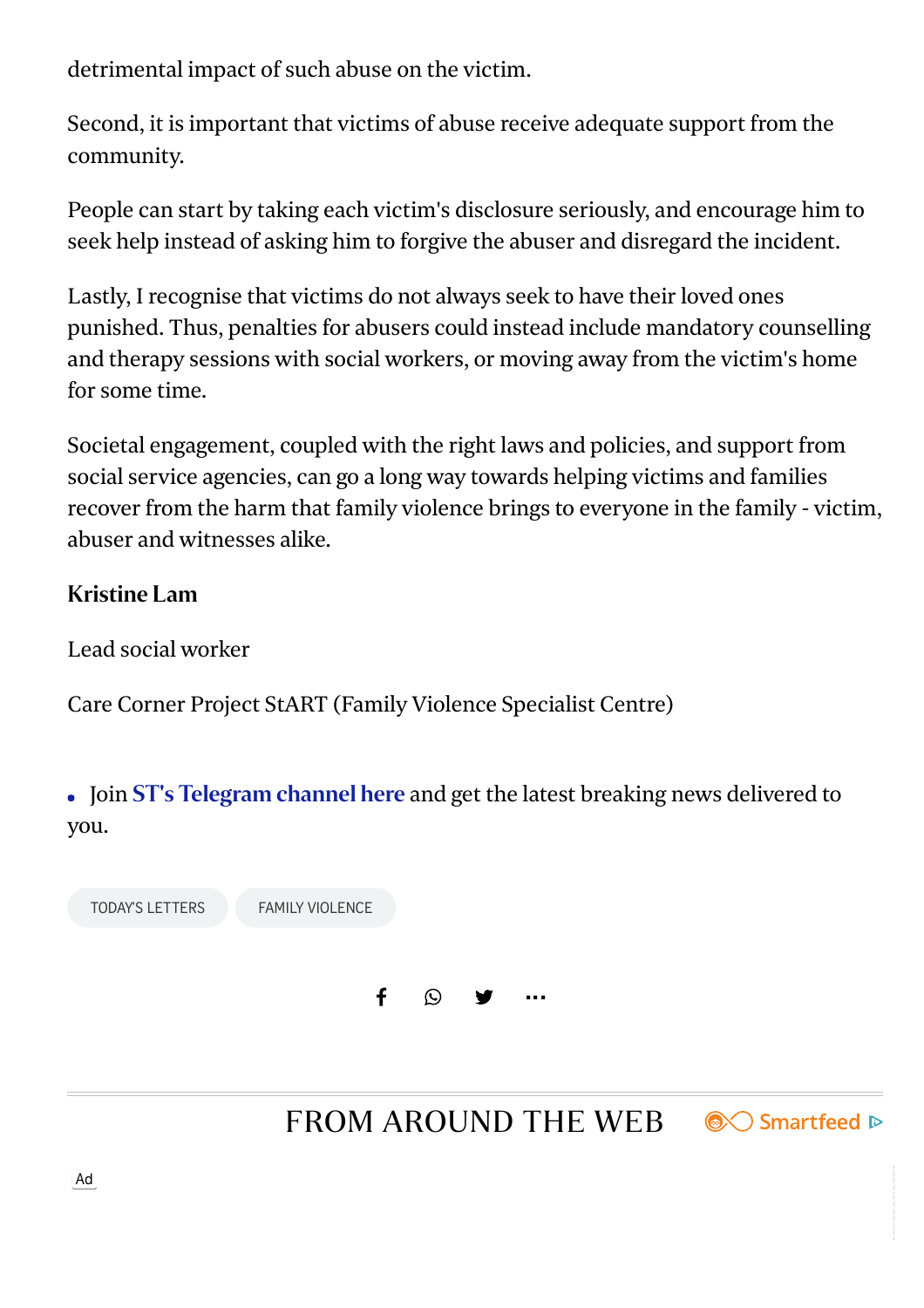#### 20 Photos That Made Us Say 'Aww'

Post Fun



At 60, [Courteney](https://trace.mediago.io/api/bidder/track?tn=bc72b3eb6925c20c847099cbb2fe144f&price=eXHUarvRT0d59mSOBlecjeO8UXBe3Ri1omjCc385FbI&evt=102&rid=7399cbd3352658221b22ee6ddd59b320&campaignid=1050119&impid=39-4.645x337-1&offerid=2893241&test=0&time=1632471678&cp=X8Ikn45zdyIR8Njet0pyz5p7cOsYgnSldXuHecQMc5Y&clickid=39_7399cbd3352658221b22ee6ddd59b320_39-4.645x337-1&acid=560&trackingid=d8c2da20583aed7b98b52ebb8f328d3f&uid=a0aa9d7441e51440cdae43e14029d708d821a3766c2a4ee6e5e50fff81d9063d&jt=2&url=sGPaIkXVdbWoknnXQ5r5fxAabY2uTFyqhhbN4rtu-CwBMoQC8BJtVCYETJEFE3biDujK_F6yuc1YlS0Bg-f4cMly8LID7lMuhTmrTEVPux3hhHlzHIvdwq6i4cN_TOHEvMjcyjOBjzLROCB3uJobCR6mr491Fbv7BXUydNi0J3yD-io6A4VFTnMmfw0YavJFVv-gGqBvKXY8lmx_3DwfRtC_iztnG05D8fiDM-6zKhs1IaMRBz3QJzMt2ztpDInngfOs_EmXEC7tpOMVEwSLWKjEQl8wTQs6Jq6BzvAMwEwlABIf3IzkI7mVrG16ubAYhNMkk2sVjIoh1kE_AipDIrCwBri77VvmnMRAXwdYZ6c&bm=5&la=en&cn=us&cid=1101726&info=Y6vmHybkTmrDY12L0Ozw-8zqzf-Ag3qDrJ5xCK37lOelUKsWdY9o68199lD5p3VD&obOrigUrl=true) Cox Confirms The Rumors

wordsa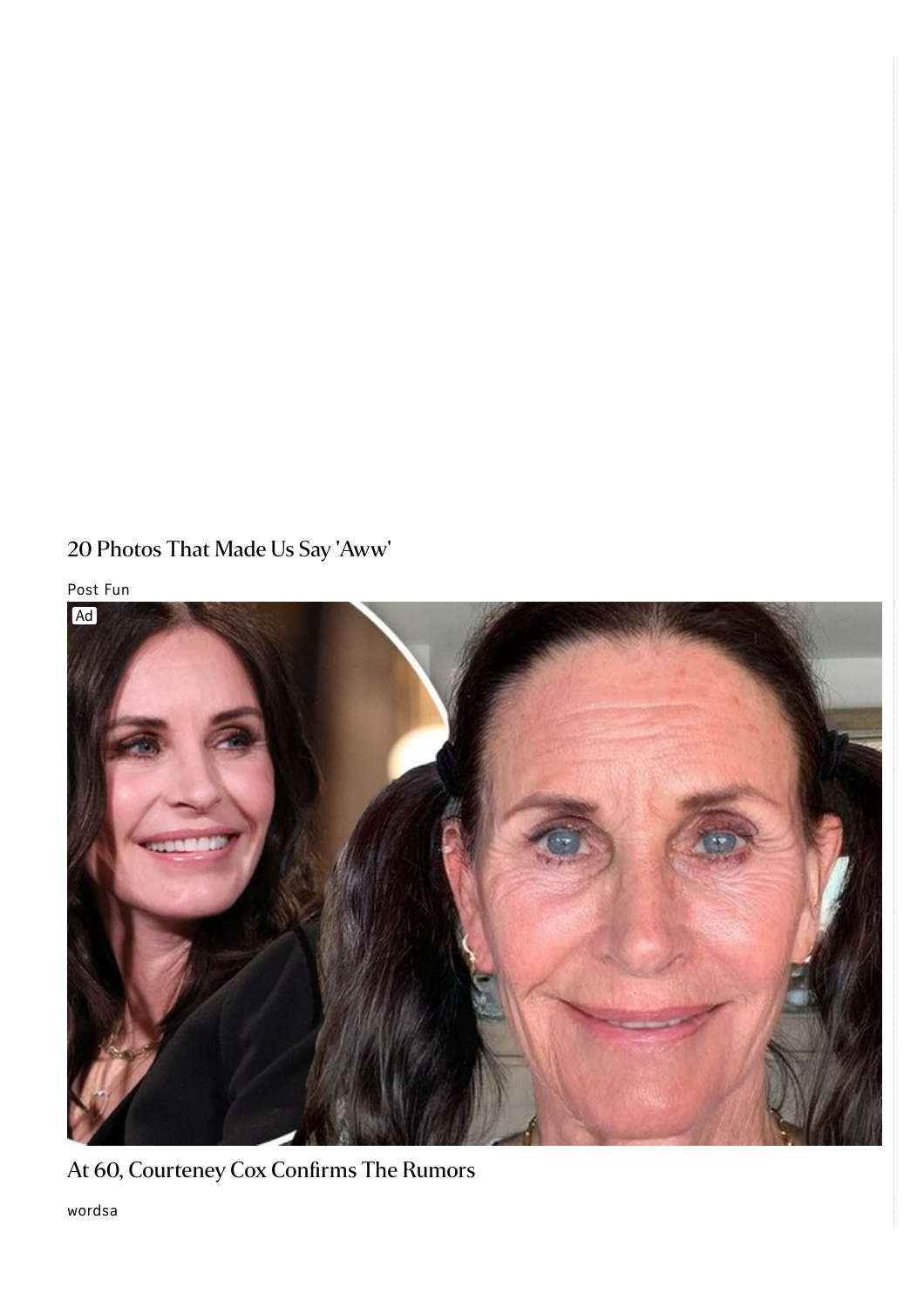#### If You Can Qualify for Any Credit Card, These Are the Top 6

NerdWallet

Learn More

[Ad](https://www.thecheyennepost.com/sponsored/the-real-facts-about-caffeine/article_2ed55e3c-b389-11eb-a08c-0bff1fcc8aaf.html?obOrigUrl=true)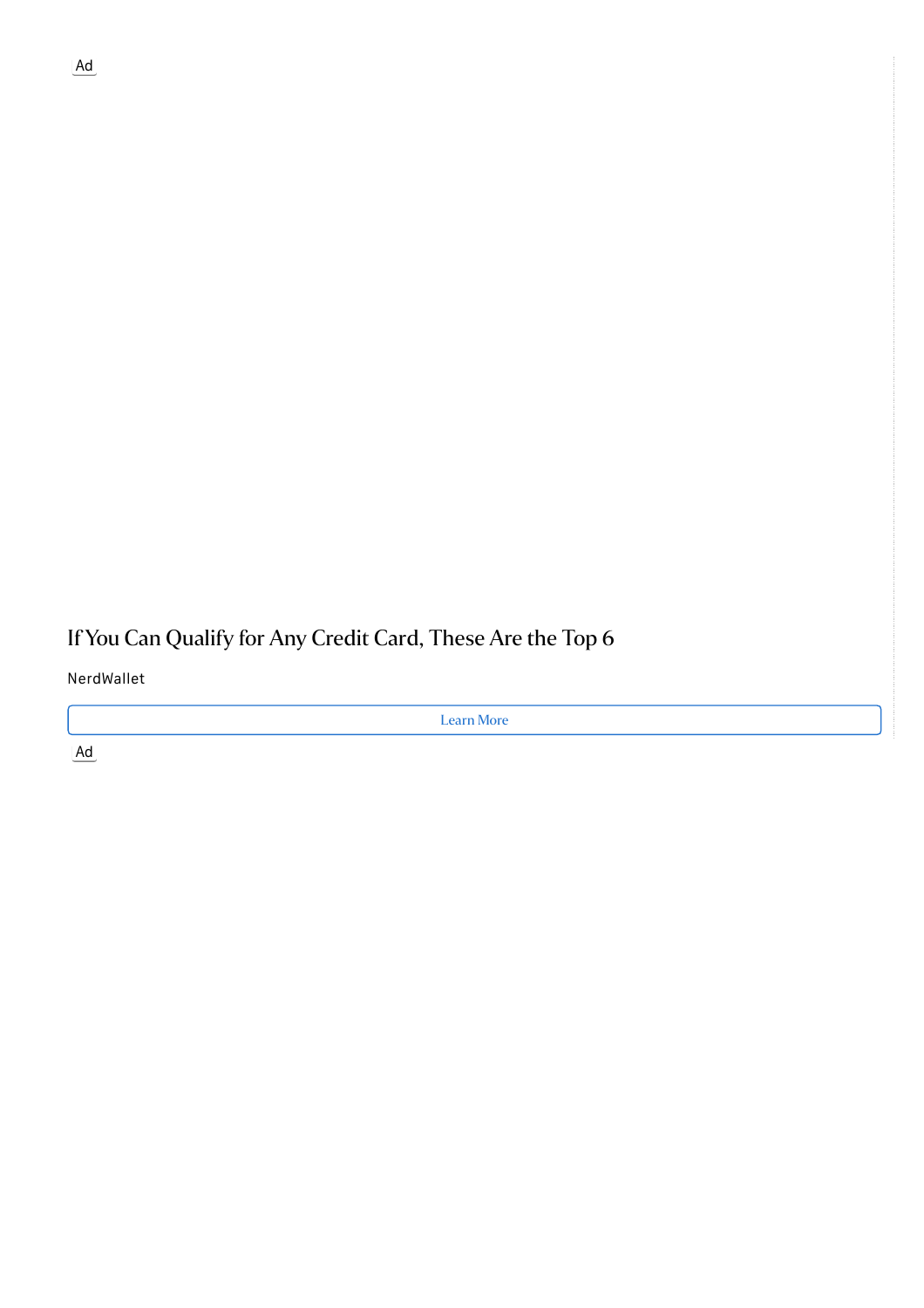#### What we got wrong about caffeine.

The Cheyenne Post

Ad

### [On-Demand](https://www.thecheyennepost.com/sponsored/the-real-facts-about-caffeine/article_2ed55e3c-b389-11eb-a08c-0bff1fcc8aaf.html?obOrigUrl=true) Webinar: 5G: Facts and Fiction

GDIT.com

Read more

[Ad](https://bonvoyaged.com/amazing-wild-west-photos/?utm_source=outbrain-adrizer&utm_medium=outbrain-adrizer&utm_campaign=471198&azs=outbrain-adrizer&azc=471198&azw=$publisher_name$_-_$section_name$_-_$publisher_id$_-_$section_id$&utm_term=$publisher_name$_-_$section_name$_-_$publisher_id$_-_$section_id$&obOrigUrl=true)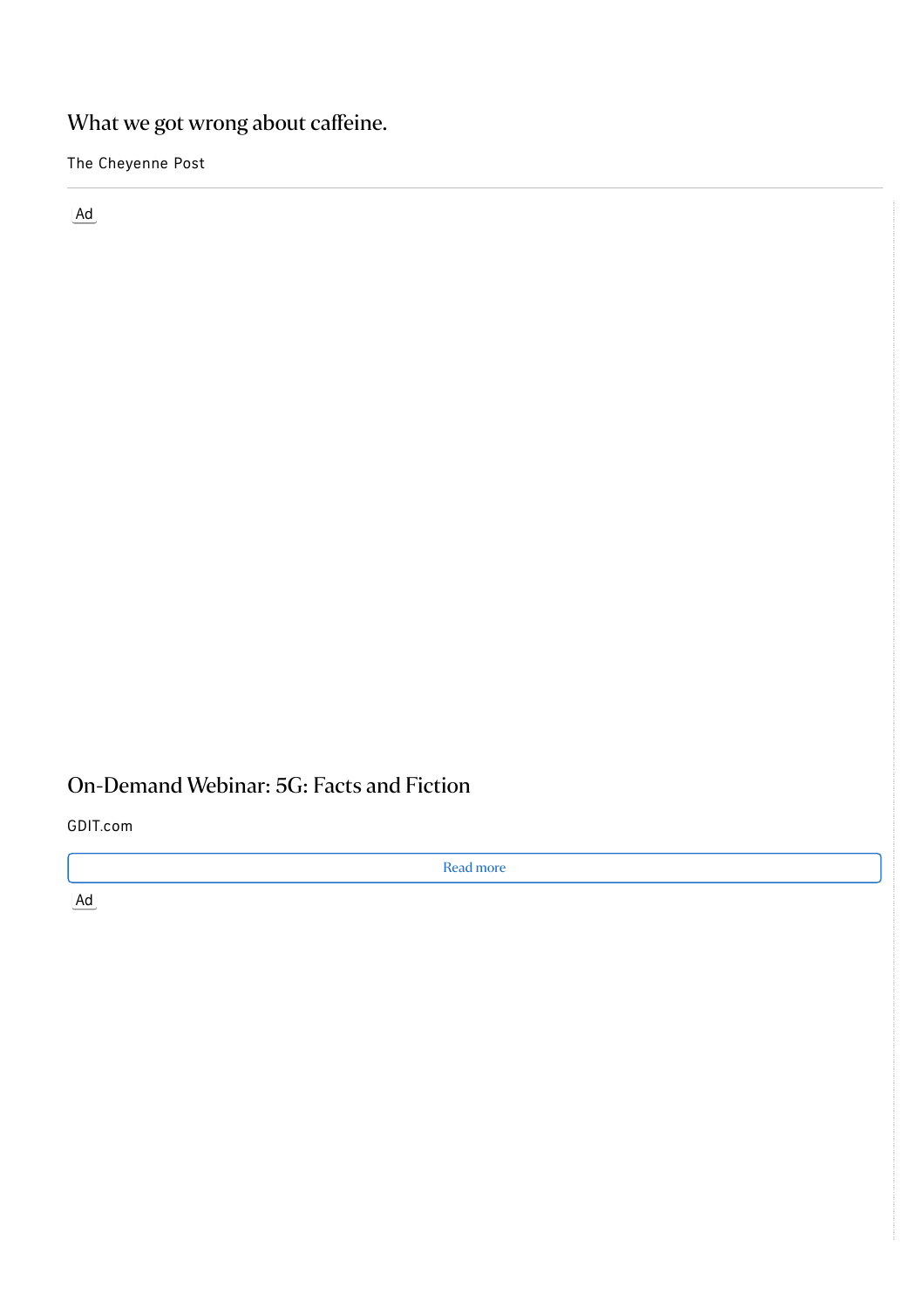#### Historical wild west photos- discretion advised

Bon Voyaged

Ad

#### 7 Ways to Retire [Comfortably](https://bonvoyaged.com/amazing-wild-west-photos/?utm_source=outbrain-adrizer&utm_medium=outbrain-adrizer&utm_campaign=471198&azs=outbrain-adrizer&azc=471198&azw=$publisher_name$_-_$section_name$_-_$publisher_id$_-_$section_id$&utm_term=$publisher_name$_-_$section_name$_-_$publisher_id$_-_$section_id$&obOrigUrl=true) With \$500k

Fisher Investments

Learn More

[Ad](https://betterbe.co/life/foods-exported-china/?lo=c&dens=2&sf=1&v=a&utm_source=outbrain&utm_medium=outbrain&utm_campaign=MO_ChinaFoods_OB_D_US_03619&utm_term=$section_id$&obOrigUrl=true)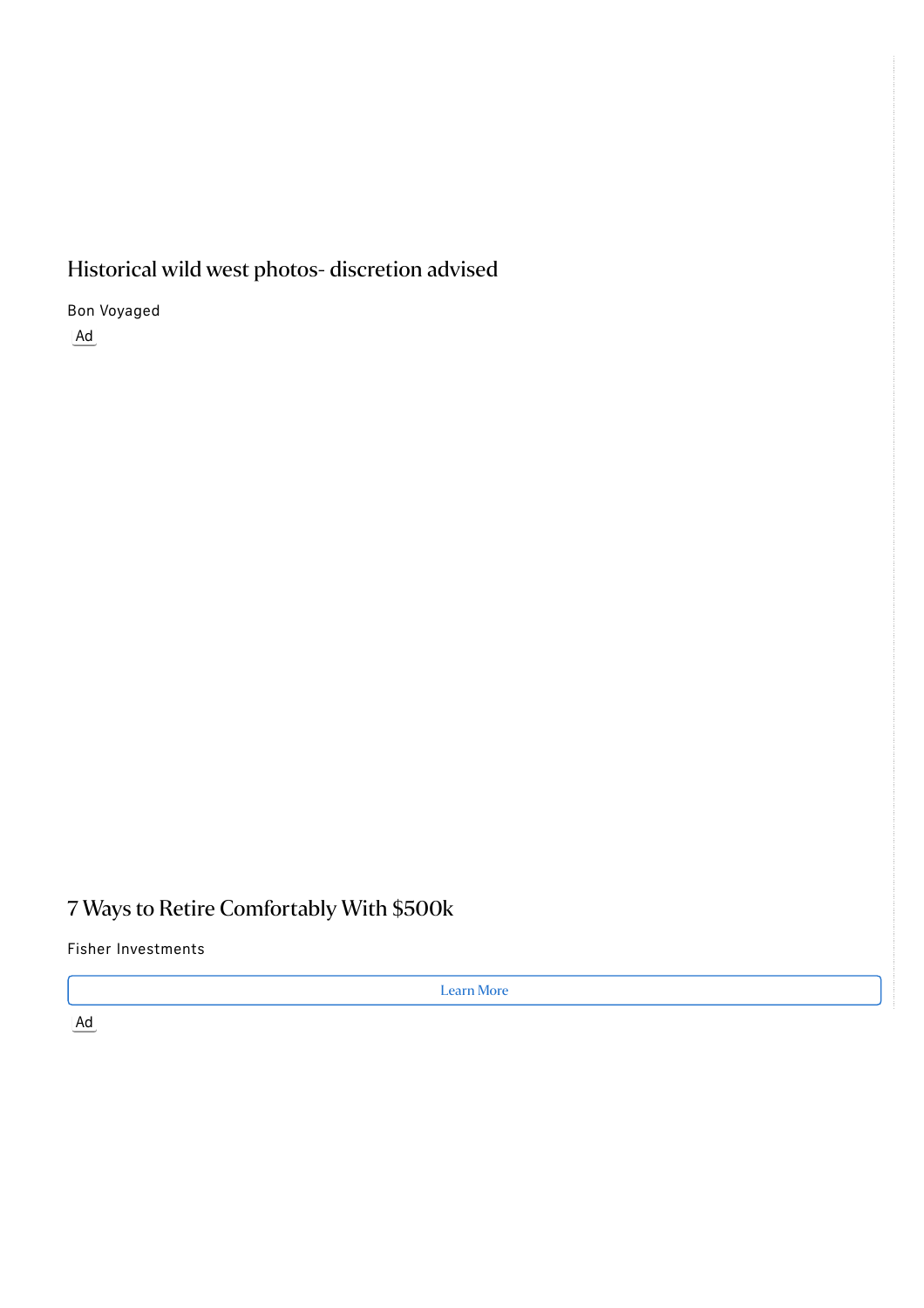### Foods Imported From China You Should Check About Buying

Be-Better

Ad

## Did You Know That [Medicare](https://betterbe.co/life/foods-exported-china/?lo=c&dens=2&sf=1&v=a&utm_source=outbrain&utm_medium=outbrain&utm_campaign=MO_ChinaFoods_OB_D_US_03619&utm_term=$section_id$&obOrigUrl=true) Offers 5g Phones For Seniors?

5G Phones | Search Ads [Ad](http://maternityweek.com/s/scientists-say-sleeping-with-a-fan-on-all-night-could-have-serious-consequences-for-your-body/?l=a&utm_medium=CPC&utm_content=[Pics] Experts Say Sleeping With A Fan On All Night Could Have Serious&utm_source=Outbrain-AdRizer&utm_campaign=487710&utm_term=$publisher_name$_-_$section_name$_-_$publisher_id$_-_$section_id$&obOrigUrl=true)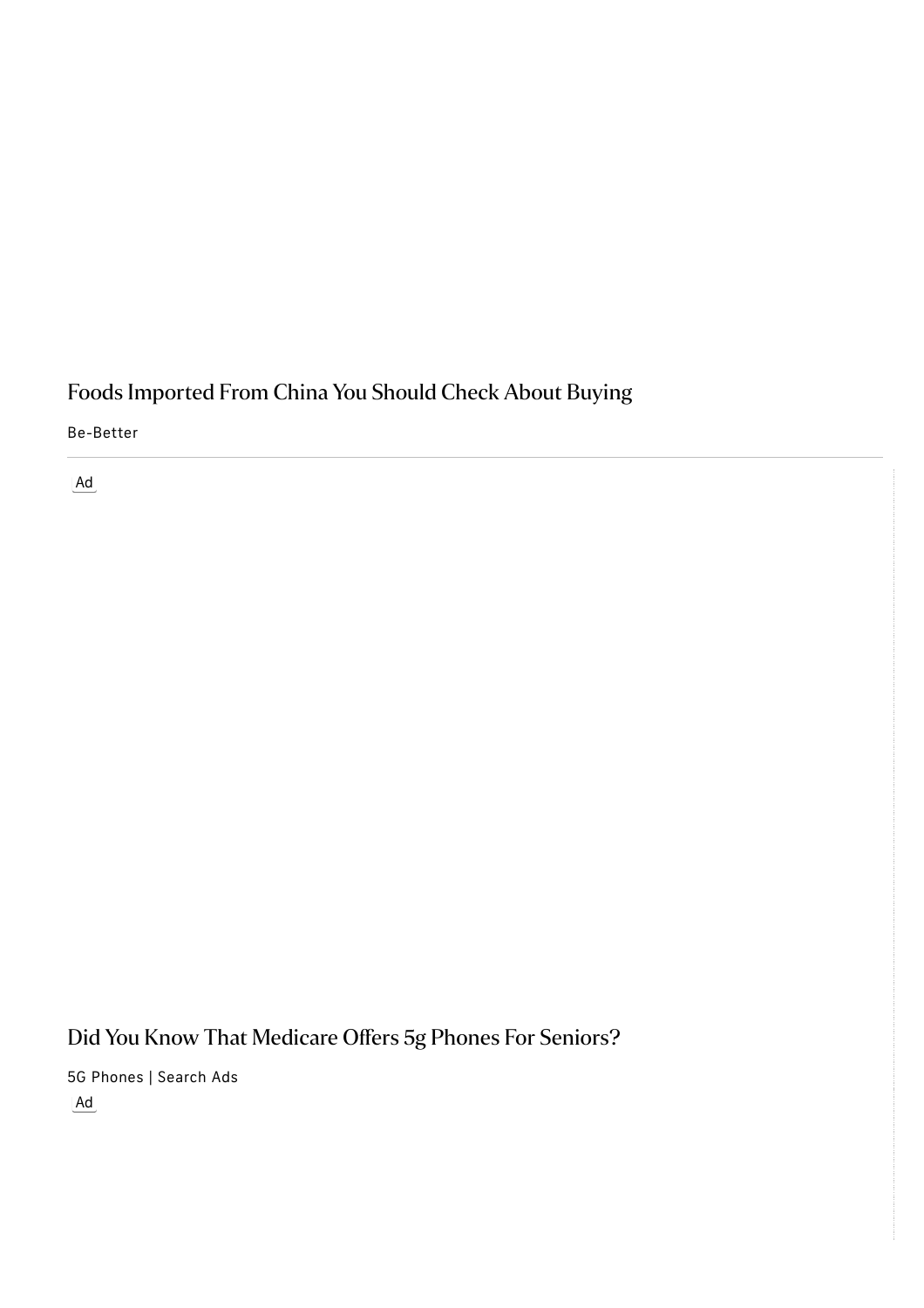[Pics] Experts Say Sleeping With A Fan On All Night Could Have Serious Consequences For Your Body

Maternity Week Ad

The Best [Walking](http://maternityweek.com/s/scientists-say-sleeping-with-a-fan-on-all-night-could-have-serious-consequences-for-your-body/?l=a&utm_medium=CPC&utm_content=[Pics] Experts Say Sleeping With A Fan On All Night Could Have Serious&utm_source=Outbrain-AdRizer&utm_campaign=487710&utm_term=$publisher_name$_-_$section_name$_-_$publisher_id$_-_$section_id$&obOrigUrl=true) Shoes for Men to Wear All Day Long

Today's Deals V [Ad](https://scientificmirror.com/anthropology-and-history/occult/1676-possessed-nun-message-devil-letter-translated/?utm_source=Outbrain&utm_medium=CPC&utm_content=$section_id$_$publisher_name$_$section_name$&utm_campaign=D3_D5_136687_Scientific-Mirror_Semi-Pop-In-1676-A-Possessed-Nun-Wr_US_DESKTOP-MOBILE-TABLET_DS&utm_term=003b52e4a1cb7027d06c75a3b08b05df9f&l=a&o=2-1&c=$cpc$&obOrigUrl=true)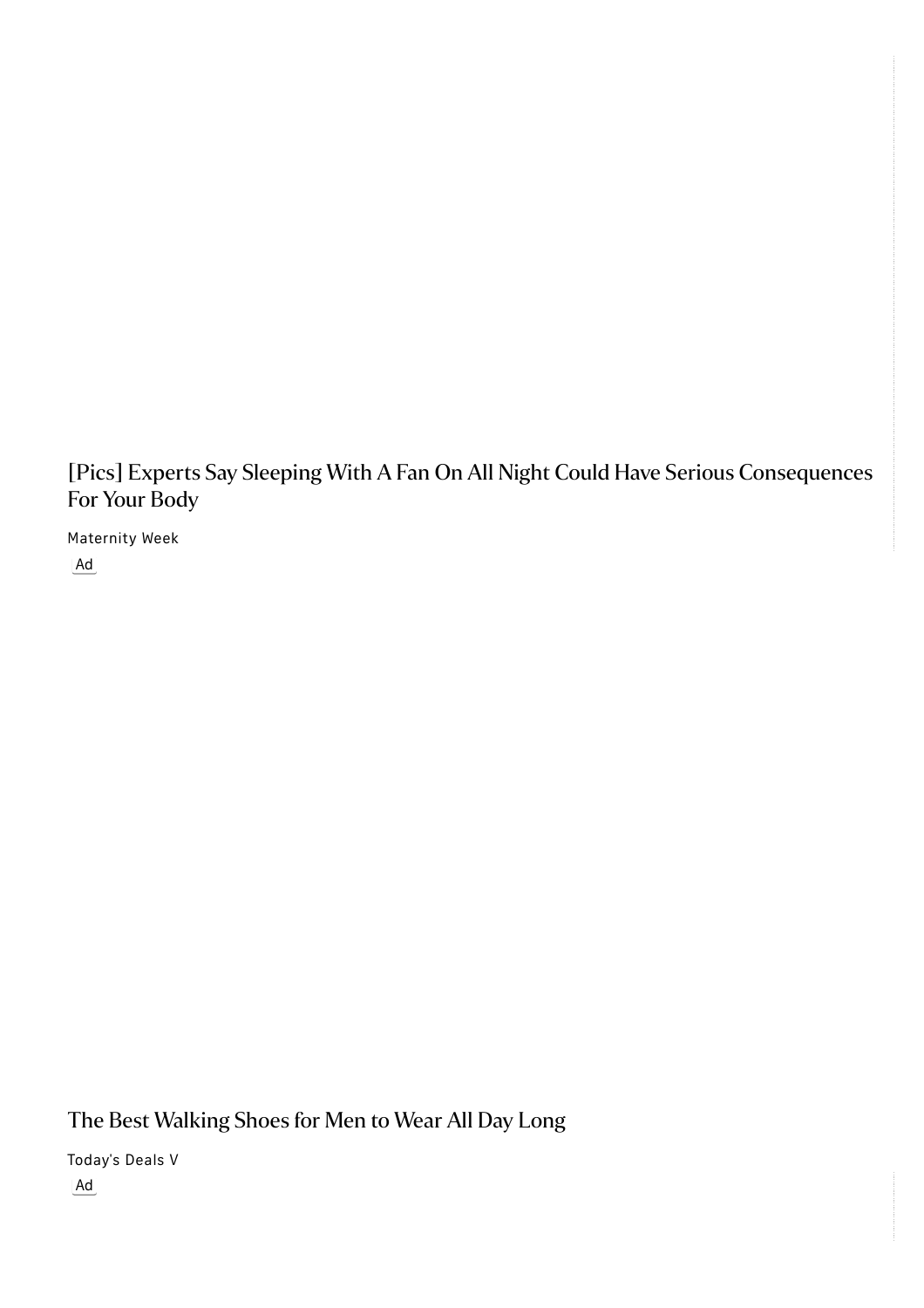[Pics] A Letter From The Devil Written By A Possessed Nun In 1676 Has Been Translated Scientific Mirror Ad

Only 2 In 10 [Motorheads](https://thegrizzled.com/the-ultimate-car-quiz/?version=X3&utm_source=outbrain&utm_medium=$section_name$&utm_campaign=gz_ob_dsk_0918_cp_carq3int&utm_content=003103a982bbcc753805c2205381412313&utm_term=gz ob dsk 0918 cp carq3int&obOrigUrl=true) Pass This Quiz, Can You?

The Grizzled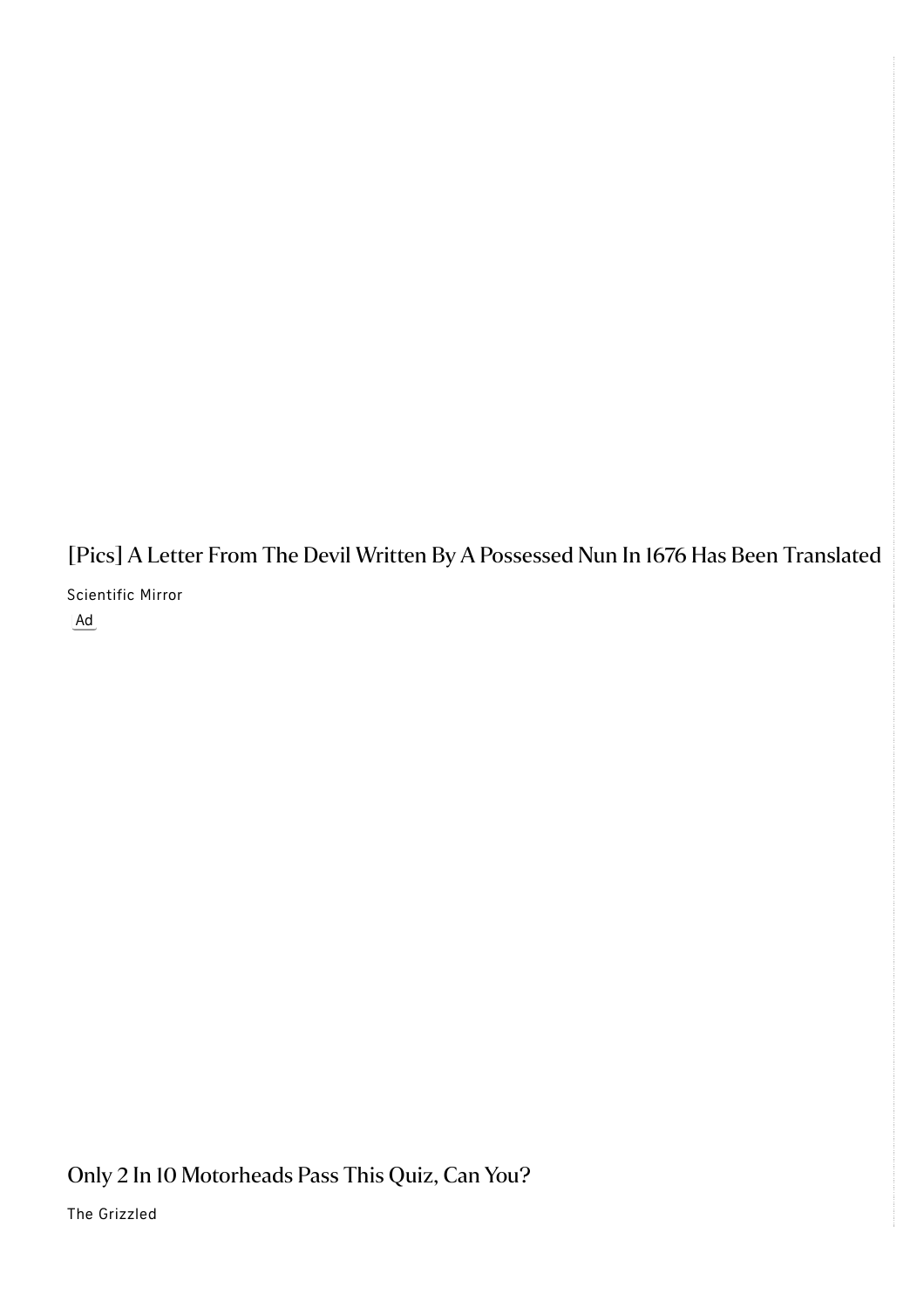#### People in Ashburn are Loving Martha Stewart's Meal Kit

Martha Stewart & Marley Spoon



Get unlimited access to exclusive stories and analyses by the ST newsroom

Choose your plan